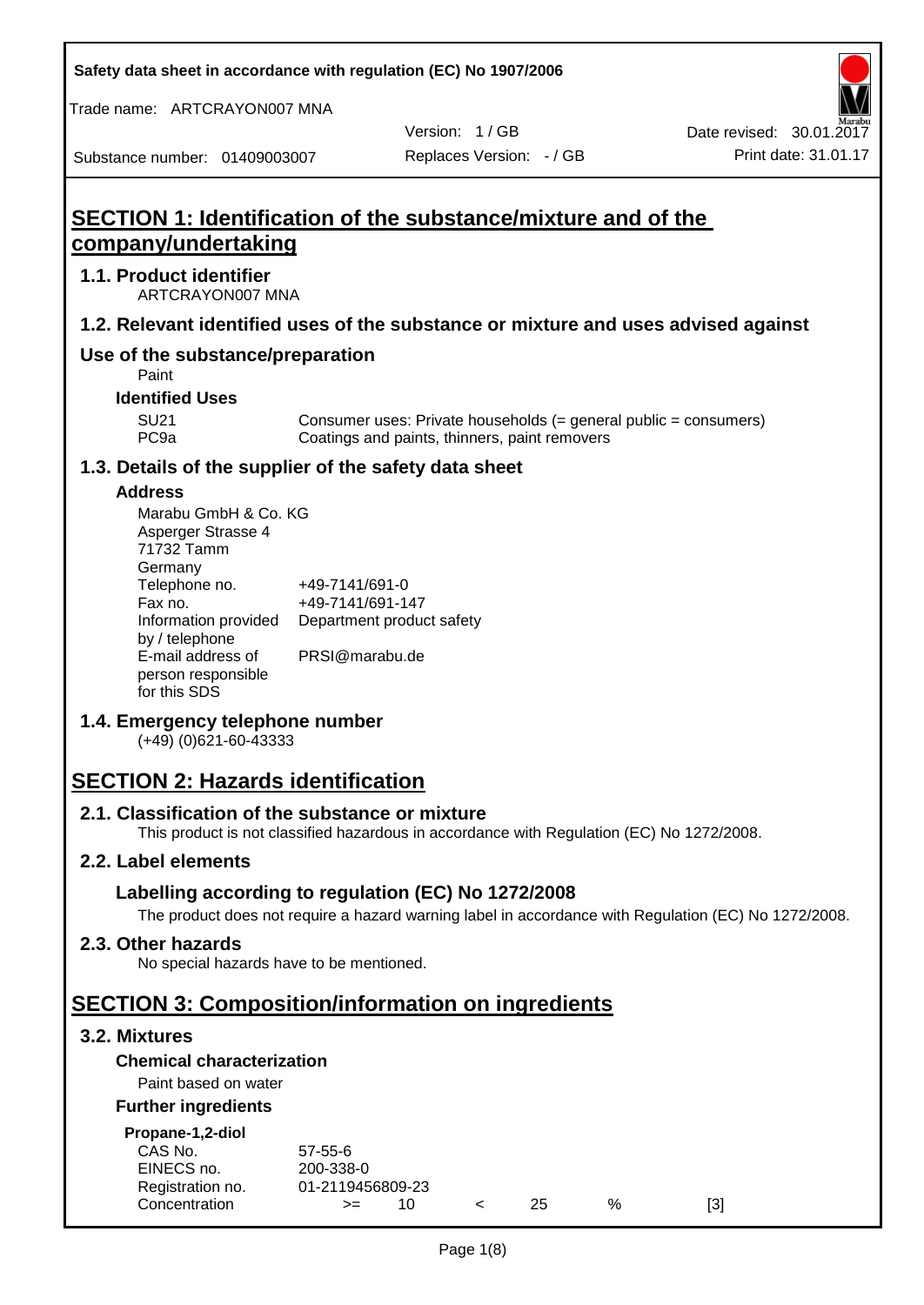#### **Safety data sheet in accordance with regulation (EC) No 1907/2006**

Trade name: ARTCRAYON007 MNA

Substance number: 01409003007 Version: 1 / GB Replaces Version: - / GB Print date: 31.01.17 Date revised: 30.01.2

# **Glycerol**

| CAS No.       | $56 - 81 - 5$ |  |    |   |     |
|---------------|---------------|--|----|---|-----|
| EINECS no.    | 200-289-5     |  |    |   |     |
| Concentration | $>=$          |  | 10 | % | [3] |

[3] Substance with occupational exposure limits

# **SECTION 4: First aid measures**

## **4.1. Description of first aid measures**

#### **After skin contact**

Wash with plenty of water and soap. Do NOT use solvents or thinners.

#### **After eye contact**

Separate eyelids, wash the eyes thoroughly with water (15 min.). In case of irritation consult an oculist.

#### **After ingestion**

Rinse mouth thoroughly with water. If larger amounts are swallowed or in the event of symptoms take medical treatment.

#### **4.2. Most important symptoms and effects, both acute and delayed** Until now no symptoms known so far.

## **4.3. Indication of any immediate medical attention and special treatment needed Hints for the physician / treatment**

Treat symptomatically

# **SECTION 5: Firefighting measures**

# **5.1. Extinguishing media**

## **Suitable extinguishing media**

Carbon dioxide, Foam, Sand, Water

# **5.2. Special hazards arising from the substance or mixture**

In the event of fire the following can be released: Carbon monoxide (CO); dense black smoke; Carbon dioxide (CO2); Sulphur dioxide (SO2)

## **5.3. Advice for firefighters**

#### **Other information**

Collect contaminated fire-fighting water separately, must not be discharged into the drains.

# **SECTION 6: Accidental release measures**

**6.1. Personal precautions, protective equipment and emergency procedures** No particular measures required.

## **6.2. Environmental precautions**

No particular measures required.

## **6.3. Methods and material for containment and cleaning up**

Clean preferably with a detergent - avoid use of solvents.

#### **6.4. Reference to other sections**

Information regarding Safe handling, see Section 7. Information regarding personal protective measures, see Section 8. Information regarding waste disposal, see Section 13.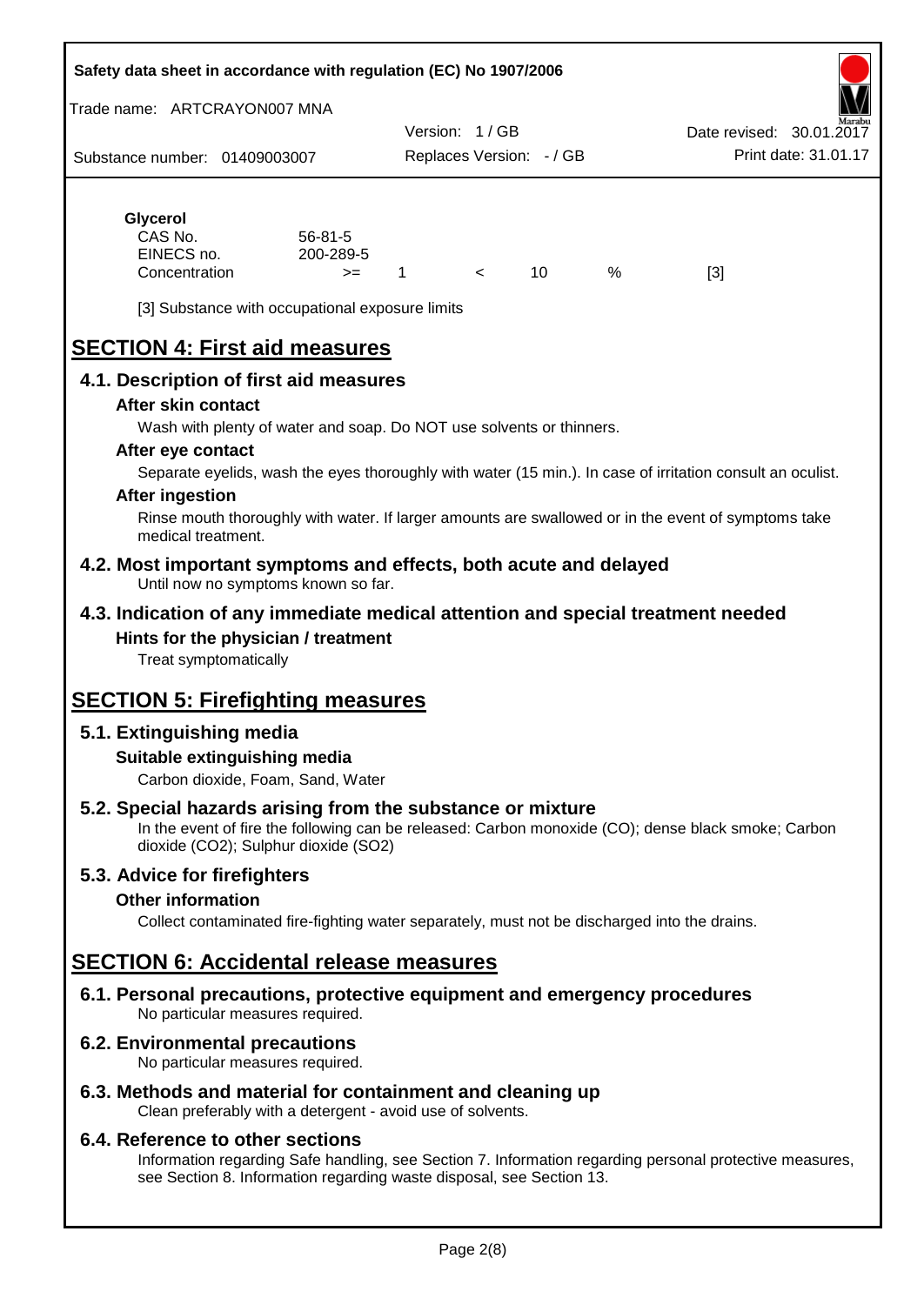| Safety data sheet in accordance with regulation (EC) No 1907/2006                                        |                       |                                                                                                   |                          |
|----------------------------------------------------------------------------------------------------------|-----------------------|---------------------------------------------------------------------------------------------------|--------------------------|
| Trade name: ARTCRAYON007 MNA                                                                             |                       |                                                                                                   |                          |
|                                                                                                          |                       | Version: 1/GB                                                                                     | Date revised: 30.01.2017 |
| Substance number: 01409003007                                                                            |                       | Replaces Version: - / GB                                                                          | Print date: 31.01.17     |
|                                                                                                          |                       |                                                                                                   |                          |
| <b>SECTION 7: Handling and storage</b>                                                                   |                       |                                                                                                   |                          |
| 7.1. Precautions for safe handling                                                                       |                       |                                                                                                   |                          |
| Advice on safe handling                                                                                  |                       |                                                                                                   |                          |
|                                                                                                          |                       | Avoid skin and eye contact. Smoking, eating and drinking shall be prohibited in application area. |                          |
| Advice on protection against fire and explosion                                                          |                       |                                                                                                   |                          |
| No special measures required.                                                                            |                       |                                                                                                   |                          |
| Classification of fires / temperature class / Ignition group / Dust explosion class<br>Temperature class | T <sub>2</sub>        |                                                                                                   |                          |
| 7.2. Conditions for safe storage, including any incompatibilities                                        |                       |                                                                                                   |                          |
|                                                                                                          |                       |                                                                                                   |                          |
| Requirements for storage rooms and vessels<br>Store in frostfree conditions.                             |                       |                                                                                                   |                          |
| Storage class according to TRGS 510                                                                      |                       |                                                                                                   |                          |
| Storage class according to                                                                               | 12                    | Non-combustible liquids                                                                           |                          |
| <b>TRGS 510</b>                                                                                          |                       |                                                                                                   |                          |
| 7.3. Specific end use(s)<br>Paint                                                                        |                       |                                                                                                   |                          |
|                                                                                                          |                       |                                                                                                   |                          |
| <b>SECTION 8: Exposure controls/personal protection</b>                                                  |                       |                                                                                                   |                          |
| 8.1. Control parameters                                                                                  |                       |                                                                                                   |                          |
| <b>Exposure limit values</b>                                                                             |                       |                                                                                                   |                          |
| Glycerol                                                                                                 |                       |                                                                                                   |                          |
| List                                                                                                     | EH40                  |                                                                                                   |                          |
| <b>Type</b><br>Value                                                                                     | WEL<br>10             | mg/m <sup>3</sup>                                                                                 |                          |
| <b>Status: 2011</b>                                                                                      |                       |                                                                                                   |                          |
| Propane-1,2-diol                                                                                         |                       |                                                                                                   |                          |
| List                                                                                                     | <b>EH40</b>           |                                                                                                   |                          |
| <b>Type</b><br>Value                                                                                     | <b>OES</b><br>10      | mg/m <sup>3</sup>                                                                                 |                          |
| <b>Status: 2011</b>                                                                                      |                       |                                                                                                   |                          |
| <b>Other information</b>                                                                                 |                       |                                                                                                   |                          |
| There are not known any further control parameters.                                                      |                       |                                                                                                   |                          |
| 8.2. Exposure controls                                                                                   |                       |                                                                                                   |                          |
| <b>Exposure controls</b>                                                                                 |                       |                                                                                                   |                          |
| Provide adequate ventilation.                                                                            |                       |                                                                                                   |                          |
|                                                                                                          |                       |                                                                                                   |                          |
| <b>SECTION 9: Physical and chemical properties</b>                                                       |                       |                                                                                                   |                          |
| 9.1. Information on basic physical and chemical properties                                               |                       |                                                                                                   |                          |
| <b>Form</b>                                                                                              | liquid                |                                                                                                   |                          |
| <b>Colour</b><br><b>Odour</b>                                                                            | coloured<br>odourless |                                                                                                   |                          |
|                                                                                                          |                       |                                                                                                   |                          |
| <b>Odour threshold</b><br>Remarks                                                                        | No data available     |                                                                                                   |                          |
| <b>Melting point</b>                                                                                     |                       |                                                                                                   |                          |
| Remarks                                                                                                  | not determined        |                                                                                                   |                          |
|                                                                                                          |                       |                                                                                                   |                          |

 $\mathbf{r}$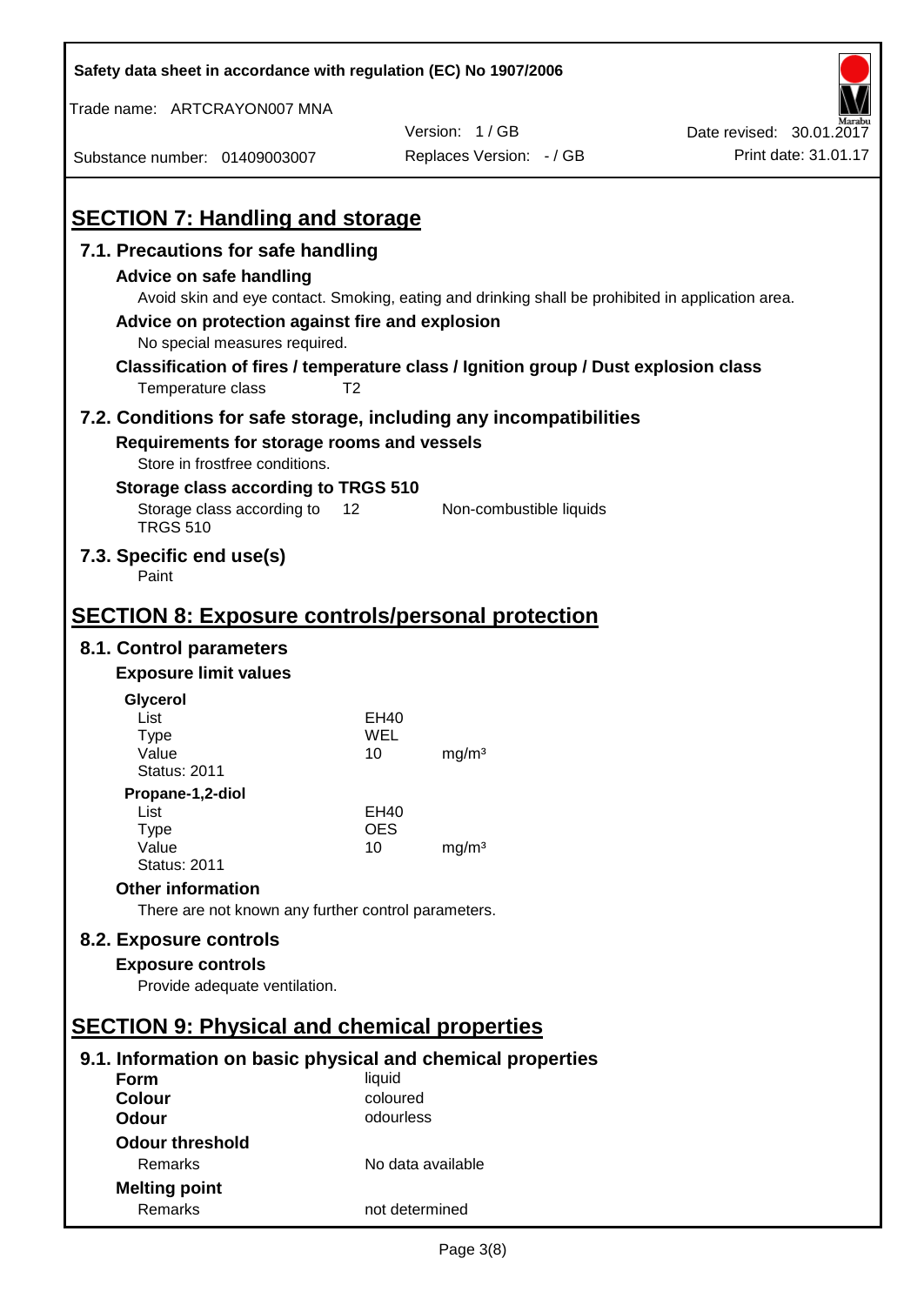| Safety data sheet in accordance with regulation (EC) No 1907/2006                                                           |                                                            |                          |  |  |
|-----------------------------------------------------------------------------------------------------------------------------|------------------------------------------------------------|--------------------------|--|--|
| Trade name: ARTCRAYON007 MNA                                                                                                | Version: 1/GB                                              | Date revised: 30.01.2017 |  |  |
| Substance number: 01409003007                                                                                               | Replaces Version: - / GB                                   | Print date: 31.01.17     |  |  |
| <b>Freezing point</b><br>Remarks                                                                                            | not determined                                             |                          |  |  |
| Initial boiling point and boiling range<br>Value<br>Pressure<br>Source                                                      | 100<br>appr.<br>1.013<br>hPa<br>Literature value           | $^{\circ}C$              |  |  |
| <b>Flash point</b><br>Remarks                                                                                               | Not applicable                                             |                          |  |  |
| Evaporation rate (ether $= 1$ ) :<br>Remarks<br><b>Flammability (solid, gas)</b>                                            | not determined                                             |                          |  |  |
| Not applicable                                                                                                              |                                                            |                          |  |  |
| Upper/lower flammability or explosive limits<br>Lower explosion limit<br>Upper explosion limit<br>Source<br>Vapour pressure | 2,6<br>appr.<br>12,5<br>appr.<br>Literature value          | $%$ (V)<br>$%$ (V)       |  |  |
| Value<br>Temperature<br>Method                                                                                              | 23<br>appr.<br>20<br>°C<br>Value taken from the literature | hPa                      |  |  |
| <b>Vapour density</b><br>Remarks                                                                                            | not determined                                             |                          |  |  |
| <b>Density</b><br>Remarks                                                                                                   | not determined                                             |                          |  |  |
| <b>Solubility in water</b><br>Remarks                                                                                       | miscible                                                   |                          |  |  |
| Ignition temperature<br>Value<br>Source                                                                                     | 371<br>appr.<br>Literature value                           | $^{\circ}C$              |  |  |
| <b>Viscosity</b><br>Remarks<br>Remarks                                                                                      | not determined                                             |                          |  |  |
| 9.2. Other information<br><b>Other information</b><br>None known                                                            |                                                            |                          |  |  |
| <b>SECTION 10: Stability and reactivity</b>                                                                                 |                                                            |                          |  |  |
| 10.1. Reactivity<br>None                                                                                                    |                                                            |                          |  |  |
| 10.2. Chemical stability<br>No hazardous reactions known.                                                                   |                                                            |                          |  |  |
| 10.3. Possibility of hazardous reactions<br>No hazardous reactions known.                                                   |                                                            |                          |  |  |
| 10.4. Conditions to avoid<br>No hazardous reactions known.                                                                  |                                                            |                          |  |  |
| 10.5. Incompatible materials                                                                                                |                                                            |                          |  |  |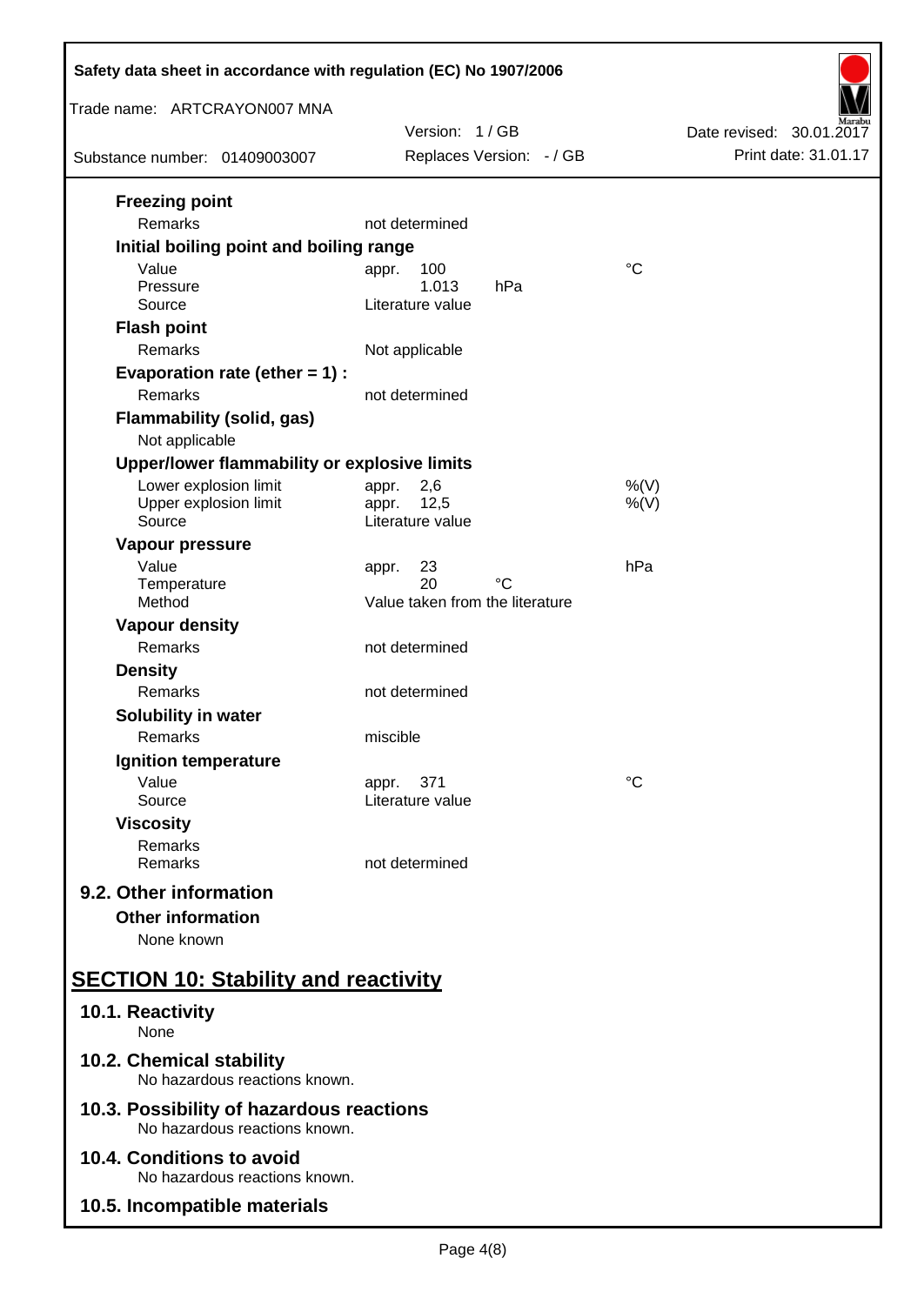| Safety data sheet in accordance with regulation (EC) No 1907/2006                              |                                                                                                    |                          |
|------------------------------------------------------------------------------------------------|----------------------------------------------------------------------------------------------------|--------------------------|
| Trade name: ARTCRAYON007 MNA                                                                   |                                                                                                    |                          |
|                                                                                                | Version: 1/GB                                                                                      | Date revised: 30.01.2017 |
| Substance number: 01409003007                                                                  | Replaces Version: - / GB                                                                           | Print date: 31.01.17     |
| None                                                                                           |                                                                                                    |                          |
| 10.6. Hazardous decomposition products<br>No hazardous decomposition products known.           |                                                                                                    |                          |
| <b>SECTION 11: Toxicological information</b>                                                   |                                                                                                    |                          |
| 11.1. Information on toxicological effects                                                     |                                                                                                    |                          |
| <b>Acute oral toxicity</b>                                                                     |                                                                                                    |                          |
| Remarks                                                                                        | Based on available data, the classification criteria are not met.                                  |                          |
| <b>Acute dermal toxicity</b>                                                                   |                                                                                                    |                          |
| Remarks                                                                                        | Based on available data, the classification criteria are not met.                                  |                          |
| <b>Acute inhalational toxicity</b>                                                             |                                                                                                    |                          |
| Remarks                                                                                        | Based on available data, the classification criteria are not met.                                  |                          |
| <b>Skin corrosion/irritation</b>                                                               |                                                                                                    |                          |
| <b>Remarks</b>                                                                                 | Based on available data, the classification criteria are not met.                                  |                          |
| Serious eye damage/irritation                                                                  |                                                                                                    |                          |
| Remarks                                                                                        | Based on available data, the classification criteria are not met.                                  |                          |
| <b>Sensitization</b>                                                                           |                                                                                                    |                          |
| Remarks                                                                                        | Based on available data, the classification criteria are not met.                                  |                          |
| <b>Mutagenicity</b>                                                                            |                                                                                                    |                          |
| Remarks                                                                                        | Based on available data, the classification criteria are not met.                                  |                          |
| <b>Reproductive toxicity</b>                                                                   |                                                                                                    |                          |
| Remarks                                                                                        | Based on available data, the classification criteria are not met.                                  |                          |
| Carcinogenicity                                                                                |                                                                                                    |                          |
| Remarks                                                                                        | Based on available data, the classification criteria are not met.                                  |                          |
| <b>Specific Target Organ Toxicity (STOT)</b>                                                   |                                                                                                    |                          |
| <b>Single exposure</b><br>Remarks                                                              | Based on available data, the classification criteria are not met.                                  |                          |
| <b>Repeated exposure</b><br>Remarks                                                            | Based on available data, the classification criteria are not met.                                  |                          |
| <b>Aspiration hazard</b>                                                                       |                                                                                                    |                          |
|                                                                                                | Based on available data, the classification criteria are not met.                                  |                          |
| <b>Experience in practice</b>                                                                  |                                                                                                    |                          |
| risk to health can be expected.                                                                | Provided all the recommended protective and safety precautions are taken, experience shows that no |                          |
| <b>Other information</b>                                                                       |                                                                                                    |                          |
| There are no data available on the mixture itself.<br>Directive 1999/45/EC and not classified. | The mixture has been assessed following the conventional method of the Dangerous Preparations      |                          |
| <b>SECTION 12: Ecological information</b>                                                      |                                                                                                    |                          |
| 12.1. Toxicity                                                                                 |                                                                                                    |                          |
| <b>General information</b>                                                                     |                                                                                                    |                          |

There are no data available on the mixture itself.Do not allow to enter drains or water courses.The mixture has been assessed following the summation method of the CLP Regulation (EC) No 1272/2008 and is not classified as dangerous for the environment.

# **12.2. Persistence and degradability**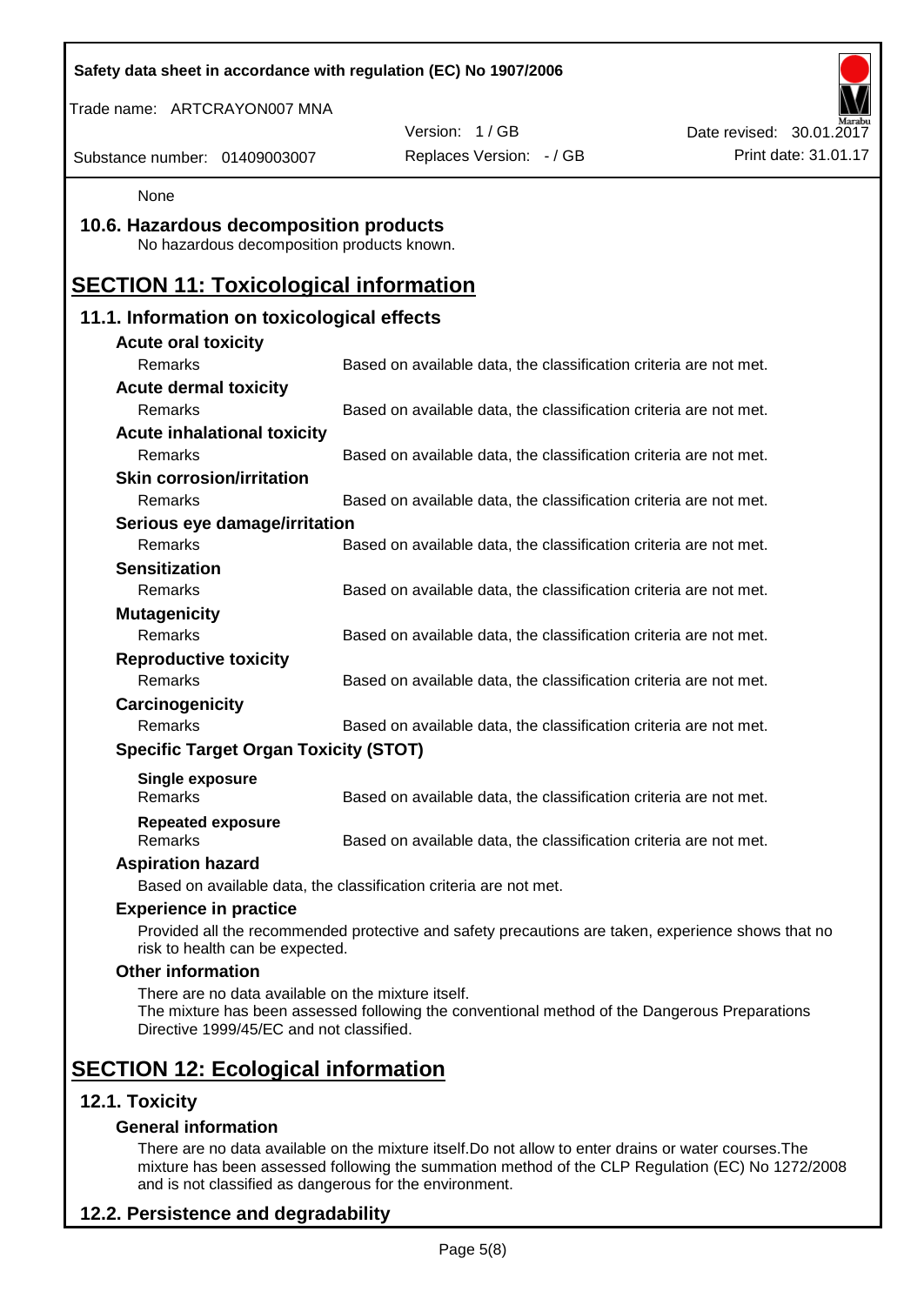| Safety data sheet in accordance with regulation (EC) No 1907/2006                                                   |                                                                                                       |                                                  |
|---------------------------------------------------------------------------------------------------------------------|-------------------------------------------------------------------------------------------------------|--------------------------------------------------|
| Trade name: ARTCRAYON007 MNA                                                                                        |                                                                                                       |                                                  |
| Substance number: 01409003007                                                                                       | Version: 1/GB<br>Replaces Version: - / GB                                                             | Date revised: 30.01.2017<br>Print date: 31.01.17 |
| <b>General information</b>                                                                                          |                                                                                                       |                                                  |
| There are no data available on the mixture itself.                                                                  |                                                                                                       |                                                  |
| 12.3. Bioaccumulative potential<br><b>General information</b><br>There are no data available on the mixture itself. |                                                                                                       |                                                  |
| 12.4. Mobility in soil                                                                                              |                                                                                                       |                                                  |
| <b>General information</b><br>There are no data available on the mixture itself.                                    |                                                                                                       |                                                  |
| 12.5. Results of PBT and vPvB assessment                                                                            |                                                                                                       |                                                  |
| <b>General information</b>                                                                                          |                                                                                                       |                                                  |
| There are no data available on the mixture itself.                                                                  |                                                                                                       |                                                  |
| 12.6. Other adverse effects                                                                                         |                                                                                                       |                                                  |
| <b>General information</b><br>There are no data available on the mixture itself.                                    |                                                                                                       |                                                  |
|                                                                                                                     |                                                                                                       |                                                  |
| <b>SECTION 13: Disposal considerations</b>                                                                          |                                                                                                       |                                                  |
| 13.1. Waste treatment methods                                                                                       |                                                                                                       |                                                  |
| Disposal recommendations for the product<br>with water and put into the drainage system.                            | The product can be placed with other household refuse. Small residues in containers can be washed-out |                                                  |
| Disposal recommendations for packaging                                                                              |                                                                                                       |                                                  |
| Completely emptied packagings can be given for recycling.                                                           | Packaging that cannot be cleaned should be disposed off as product waste.                             |                                                  |
| <b>SECTION 14: Transport information</b>                                                                            |                                                                                                       |                                                  |
| <b>Land transport ADR/RID</b><br>Non-dangerous goods<br>14.1. UN number<br>$UN -$                                   |                                                                                                       |                                                  |
| 14.2. UN proper shipping name                                                                                       |                                                                                                       |                                                  |
| 14.3. Transport hazard class(es)                                                                                    |                                                                                                       |                                                  |
| Class<br>Label                                                                                                      |                                                                                                       |                                                  |
| 14.4. Packing group                                                                                                 |                                                                                                       |                                                  |
| Packing group<br>Transport category                                                                                 | 0                                                                                                     |                                                  |
| 14.5. Environmental hazards                                                                                         |                                                                                                       |                                                  |
| <b>Marine transport IMDG/GGVSee</b><br>14.1. UN number<br>$UN -$<br>14.2. UN proper shipping name                   | The product does not constitute a hazardous substance in sea transport.                               |                                                  |
|                                                                                                                     |                                                                                                       |                                                  |
| 14.3. Transport hazard class(es)<br>Class                                                                           |                                                                                                       |                                                  |
| Subsidiary risk                                                                                                     |                                                                                                       |                                                  |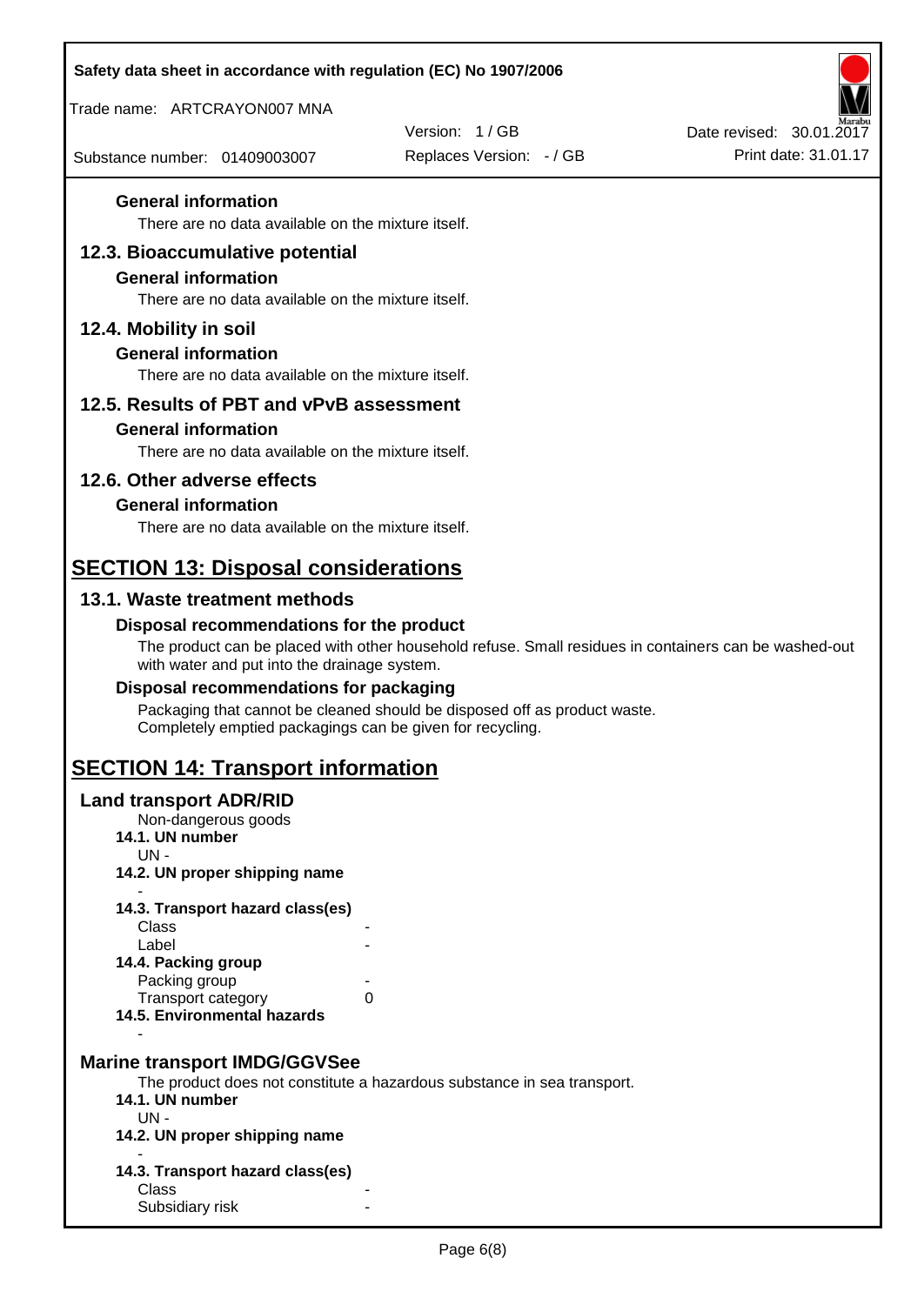|                                                                                                                                                                 | Safety data sheet in accordance with regulation (EC) No 1907/2006                                                                                                                                                                                                                                                                                    |                          |
|-----------------------------------------------------------------------------------------------------------------------------------------------------------------|------------------------------------------------------------------------------------------------------------------------------------------------------------------------------------------------------------------------------------------------------------------------------------------------------------------------------------------------------|--------------------------|
| Trade name: ARTCRAYON007 MNA                                                                                                                                    |                                                                                                                                                                                                                                                                                                                                                      |                          |
|                                                                                                                                                                 | Version: 1/GB                                                                                                                                                                                                                                                                                                                                        | Date revised: 30.01.2017 |
| Substance number: 01409003007                                                                                                                                   | Replaces Version: - / GB                                                                                                                                                                                                                                                                                                                             | Print date: 31.01.17     |
| 14.4. Packing group<br>Packing group<br>14.5. Environmental hazards<br>no                                                                                       |                                                                                                                                                                                                                                                                                                                                                      |                          |
| Air transport ICAO/IATA<br>14.1. UN number<br>$UN -$                                                                                                            | The product does not constitute a hazardous substance in air transport.                                                                                                                                                                                                                                                                              |                          |
| 14.2. UN proper shipping name                                                                                                                                   |                                                                                                                                                                                                                                                                                                                                                      |                          |
| 14.3. Transport hazard class(es)<br>Class                                                                                                                       |                                                                                                                                                                                                                                                                                                                                                      |                          |
| Subsidiary risk<br>14.4. Packing group<br>Packing group<br><b>14.5. Environmental hazards</b>                                                                   |                                                                                                                                                                                                                                                                                                                                                      |                          |
| Transport within the user's premises:<br><b>Other information</b><br>no<br><b>SECTION 15: Regulatory information</b>                                            | Always transport in closed containers that are upright and secure.<br>Ensure that persons transporting the product know what to do in the event of an accident or spillage.<br>14.7. Transport in bulk according to Annex II of Marpol and the IBC Code<br>15.1. Safety, health and environmental regulations/legislation specific for the substance |                          |
| or mixture                                                                                                                                                      |                                                                                                                                                                                                                                                                                                                                                      |                          |
| <b>VOC</b>                                                                                                                                                      |                                                                                                                                                                                                                                                                                                                                                      |                          |
| VOC (EU)                                                                                                                                                        | 13,5<br>%                                                                                                                                                                                                                                                                                                                                            |                          |
| <b>Other information</b>                                                                                                                                        |                                                                                                                                                                                                                                                                                                                                                      |                          |
| <b>Other information</b>                                                                                                                                        | The product does not contain substances of very high concern (SVHC).                                                                                                                                                                                                                                                                                 |                          |
| All components are contained in the AICS inventory.<br>All components are contained in the DSL inventory.<br>All components are contained in the ECL inventory. | All components are contained in the TSCA inventory or exempted.<br>All components are contained in the PICCS inventory.<br>All components are contained in the IECSC inventory.<br>All components are contained in the NZIOC inventory.<br>All components are contained in the ENCS inventory.                                                       |                          |
| 15.2. Chemical safety assessment                                                                                                                                | For this preparation a chemical safety assessment has not been carried out.                                                                                                                                                                                                                                                                          |                          |
| <b>SECTION 16: Other information</b><br><b>Supplemental information</b>                                                                                         | Relevant changes compared with the previous version of the safety data sheet are marked with: ***<br>This information is based on our present state of knowledge. However, it should not constitute a<br>guarantee for any specific product properties and shall not establish a legally valid relationship.                                         |                          |

The information in this Safety Data Sheet is based on the present state of knowledge and current